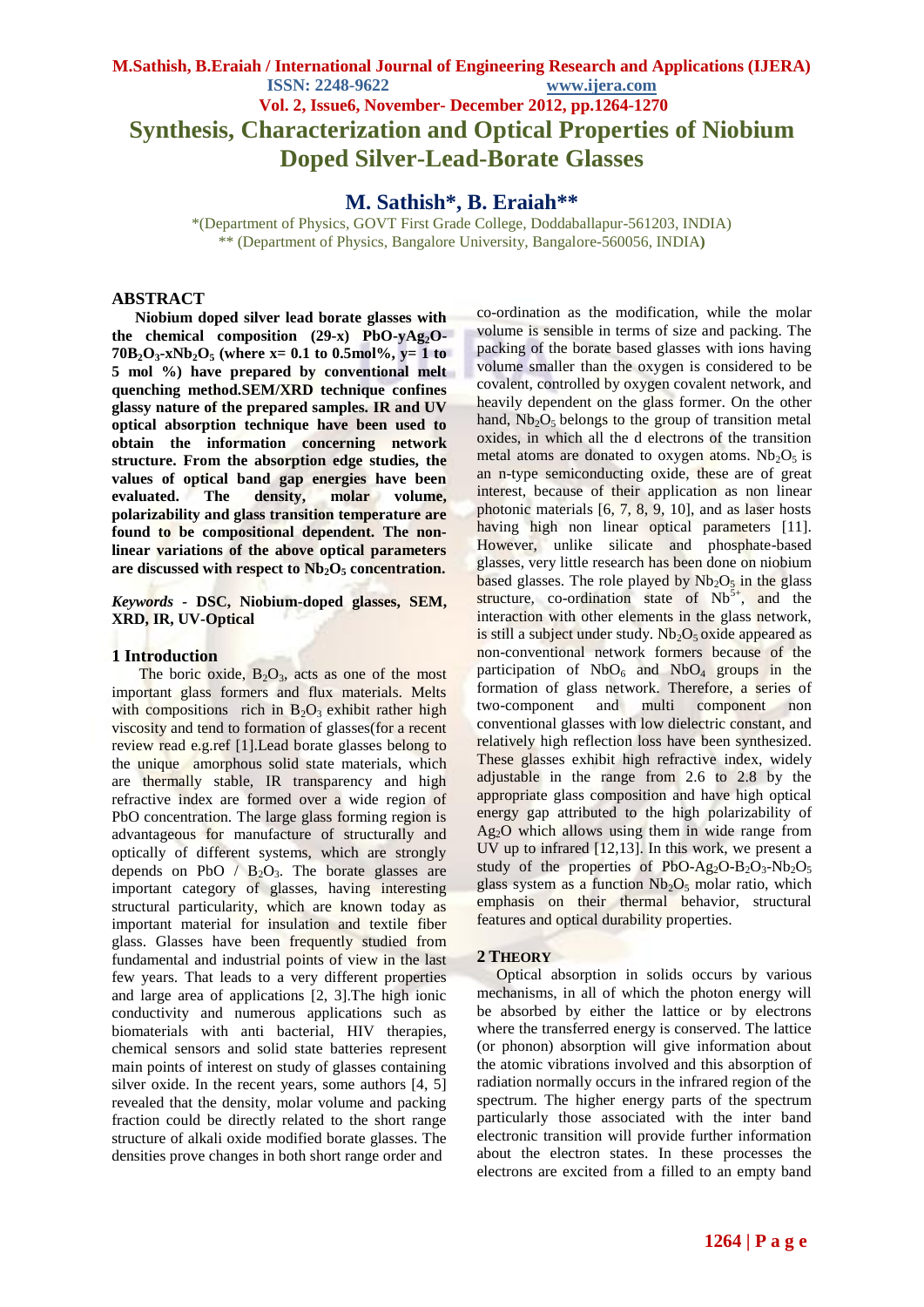**Vol. 2, Issue6, November- December 2012, pp.1264-1270**

by the photon absorption and, as a consequence of this, a marked sharp increase in the absorption coefficient  $\alpha$  (e) will result. The onset of this rapid change in  $\alpha$  (e) is called "the fundamental absorption edge", and the corresponding energy is defined as "the optical energy gap". Photons with a certain range of energy could be absorbed by the modifying ions in the oxide glass by two different processes: -

1. The absorption due to internal transitions between the d-shell electrons, and,

2. The absorption due to a transfer of an electron from a neighboring atom to the modifier ion (transition metal ion) and vice versa.

The study of optical absorption and particularly the absorption edge is a useful method for the investigation of optically induced transitions and for getting information about the band structure and the energy gap of both crystalline and non crystalline materials. The principle of this technique is that a photon with energy greater than the band gap energy will be absorbed. There are two kinds of optical transitions at the fundamental absorption edge of crystalline and non-crystalline semiconductors, direct and indirect transitions, both of which involve the interaction of an electromagnetic wave with an electron in the valence band. The electron is then raised across the fundamental gap to the conduction band. For the direct optical transition from the valence band to the conduction band, it is essential that the wave vector for the electron be unchanged. In the case of an indirect transition, the interactions with lattice vibrations (phonons) take place; thus the wave vector of the electron can change in the optical transition and the momentum change will be taken or given up by phonons. In other words, if the bottom of the conduction band lies at a different part of K-sub shell from the top of the valence band, a direct optical transition from the top of the valence band to the bottom of the conduction band is forbidden [14].

From the absorbance data, the absorption coefficient  $\alpha$  (e) was calculated using Lambert Law:

$$
Ln(\frac{l_o}{l}) = 2.303. Abs = \alpha(e)d --- (1)
$$

Where Abs-Optical density or optical absorbance,  $I_0$ and I are intensities of the incident and transmitted radiation respectively.  $\alpha$ (e) is absorption coefficient and thickness of the sample (d). Optical band gap  $(E_{\varphi})$ was determined by analyzing the optical data with the expression for the optical absorption coefficient  $\alpha$  (e) and the photon energy (hυ )using the relation

$$
\alpha(e)=k\frac{(h\nu-E_g)^n}{h\nu}---(2)
$$

Where K is a constant,  $h\upsilon$  - the incident photon energy, the value of n is equal to one for direct-gap

material and two for an indirect- gap material and  $E_{g}$ the optical band gap. It is observed that for many amorphous materials, a reasonable fit of equation (2) with n=2 are achieved.

### **3 Experimental**

### **3.1 Glass preparation**

 The basic glasses with composition (29-x) PbO $yAg_2O-70B_2O_3-xNb_2O_5$  (where  $x= 0.1$  to 0.5mol%,  $y= 1$  to 5 mol %) were prepared by melt quenching method. The starting materials  $Nb_2O_5$ ,  $B_2O_3PbO$  and  $Ag<sub>2</sub>O$  taken in the appropriate proportion weighed in digital electronic balance and mixed thoroughly in a porcelain crucible, then heated in an electrical furnace by increasing the temperature gradually the mixture was melt at a temperature around  $1150^0C$ . Thus obtained homogeneous melt was quenched between two brass plates. The XRD spectra was obtained by using Bruker D8 Advanced series (Madision,WI) powder technique. Surface morphology is obtained using SEM [model-LEO-440i (U.K)] with Magnification  $= 5.00KX$ . DSC measurements were carried out with the commercial Netzsch Simultaneous Thermal Analyzer STA409C with 32-bit controller. The IR spectra of the studied glass samples were recorded using a Perkin-Elmer double beam 598 spectrophotometer over spectral range 400-4000cm<sup>-1</sup>. The optical absorption spectra in the visible and ultraviolet region were recorded for highly polished-1mm thickness sample using Perkin-Elmer 402 double beam spectrometer in the wavelength range 200-1200nm. The densities (ρ) of all the glasses are determined using the Archimedes method with toluene ( $\rho = 0.863$  g/cm<sup>3</sup>) as an immersion fluid.

### **4 Results and discussion**

# **4.1 Powder X-ray diffraction studies (XRD)**

 Fig.1 shows typical XRD spectra of the sample. The pattern consists of a few broad peaks rather than sharp peaks, which is a sign of amorphous material. All the prepared glass samples confirm the glassy nature.



Fig-1: Typical XRD spectra of the glass sample.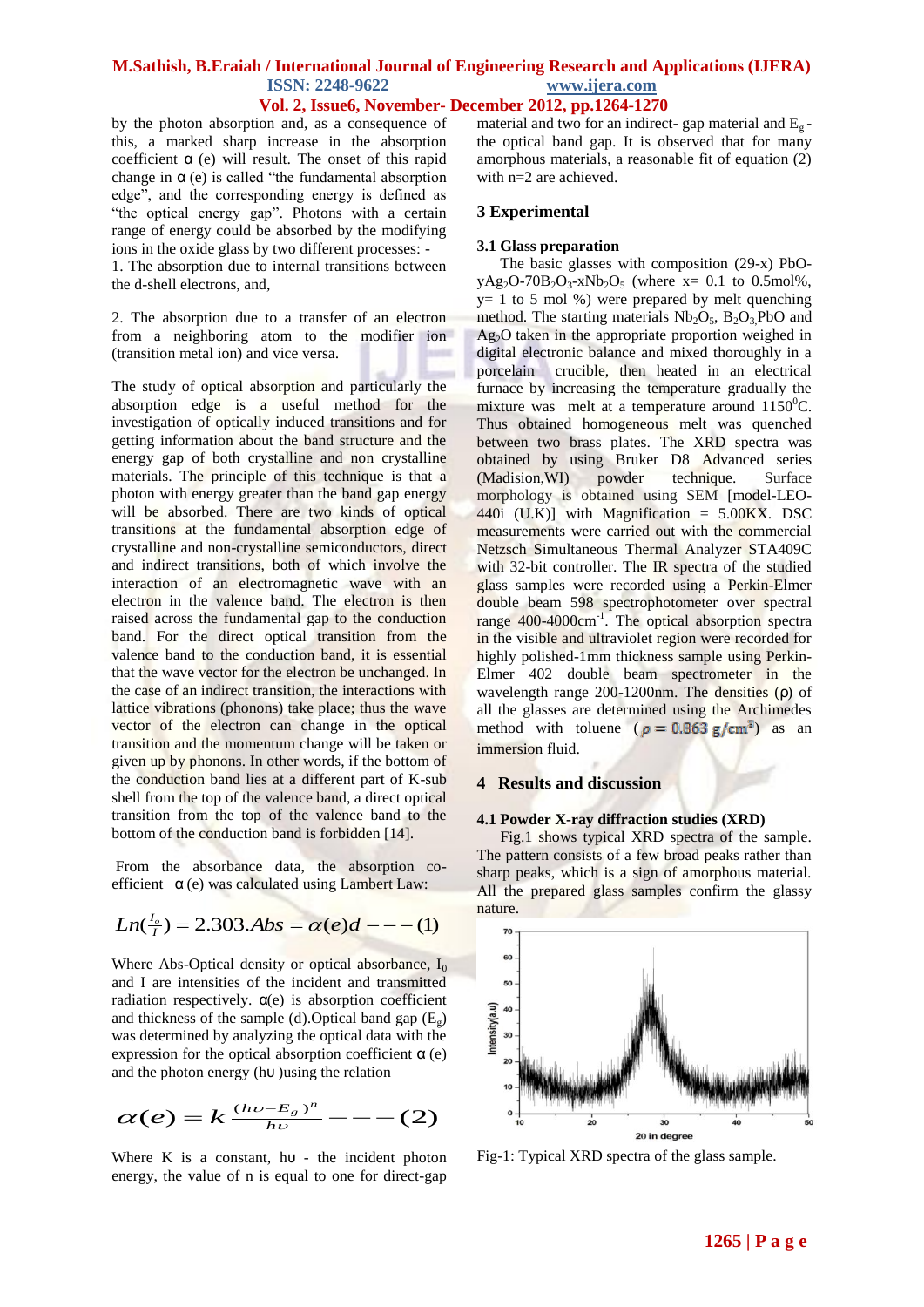## **M.Sathish, B.Eraiah / International Journal of Engineering Research and Applications (IJERA) ISSN: 2248-9622 www.ijera.com Vol. 2, Issue6, November- December 2012, pp.1264-1270**

### **4.2 Scanning electron microscopy (SEM)**

and PbO indicates the formation of a more open molecular chain in the studied glasses.

 Surface morphology of the prepared glass samples was studied by using SEM.



Fig-2: Typical SEM micrograph of the sample.

Typical SEM image is as shown in Fig.2 and one can see almost uniform phase of the glass. This confirms the amorphous nature of the samples.

#### **4.3 Differential scanning calorimetry (DSC)**

It is known that  $T_g$  is a measure of structural degradation. A typical DSC curve for the glass as shown in Fig.3, a very broad endothermic hump corresponding to the glass transition temperature  $T_g$  is  $349.46^{\circ}$ C. The glass transition temperature varies with increase of the  $Nb<sub>2</sub>O<sub>5</sub>$  content. Decrease in  $T<sub>g</sub>$  is referred to increase in the loose packing and transformation structure [15].In the compositional range 0.3mol%, decrease in the  $T<sub>g</sub>$  is related to increasing number of non bridging oxygen atoms [16], and to the modification role of both  $Nb<sub>2</sub>O<sub>5</sub>$  and PbO, which are assumed to interrupt the B-O bond. Furthermore, the oxygen packing density as a measure of tightness of packing of oxide network can be used to explain decrease of  $T_g$  as listed in the table 1, the oxygen packing density decreases as impurity increases.

Table 1: Variation of glass transition verses  $Nb<sub>2</sub>O<sub>5</sub>$ .

| $Nb_2O_5 \pmod{96}$ | $T_g$ in $\overline{C}$ |
|---------------------|-------------------------|
| 0.1                 | 395                     |
| 0.2                 | 380                     |
| 0.3                 | 340                     |
| 0.4                 | 349                     |
| 0.5                 | 375                     |

A looser macromolecular structure requires smaller internal energy for chain mobility which is needed for the glass transition. Thus the addition of  $Nb<sub>2</sub>O<sub>5</sub>$ 



Fig-3: Typical DSC spectrum of the glass.

Also, the bond strength plays a competitive role in decreasing  $T_g$ . So decrease in  $T_g$ , is referred to the replacement of B-O linkages by the Nb-O and weaker Pb-O linkages. In the compositional range of 0.4mol% the  $T_g$  increases. This behavior is affected by the transformation of the structural unit  $NbO<sub>6</sub>$  into NbO4 which acts as a former and tighten the borate network.

#### **4.4 Physical properties**

The mean atomic volume  $(V_M)$  of each glass was obtained from the values of densities  $(\rho)$  and mean atomic weights. The calculated values are given in Table 2, along with other physical parameters.

Refractive index (n) of samples was calculated by using the following relation [17].

$$
\frac{n^2 - 1}{n^2 + 1} = 1 - \sqrt{E_g / 20} - (3)
$$

The dielectric constant  $(\epsilon)$  was calculated from the refractive index of the glass using [18].

$$
\varepsilon = n^2 - - - - - - - - - - (4)
$$

The reflection loss (R) from the glass surface was computed from the refractive index by using the Fresnel's formula as [19].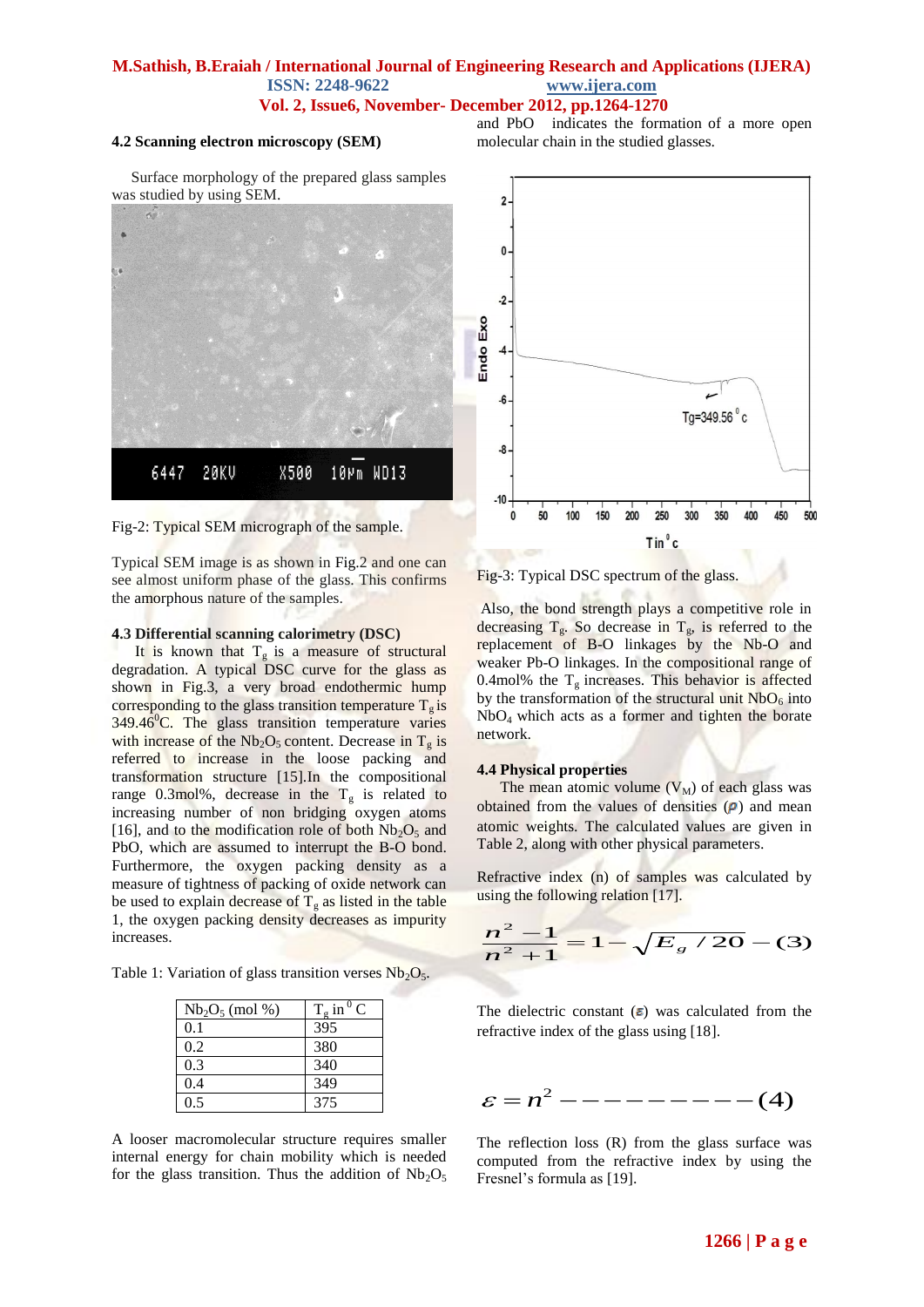**Vol. 2, Issue6, November- December 2012, pp.1264-1270**

$$
R = \left(\frac{n-1}{n+1}\right)^2 - - - - - (5)
$$

The molar refractivity  $(R_m)$  for each glass was evaluated using equation [20].

$$
R_m = \frac{(n^2 - 1)M}{(n^2 + 2)\rho} \quad - \quad - \quad (6)
$$

Where M is the average molecular weight and  $\rho$  is the density in  $gm/cm<sup>3</sup>$ .

The electronic polarizability  $(\alpha_e)$  was calculated using the formula [21].

$$
\alpha_e = \frac{3(n^2 - 1)}{4 \Pi N (n^2 + 2)} (7)
$$

Where N - is the Avogadro number.

The measured and calculated values of densities, molar volumes and polirizability of oxide ions of  $Nb<sub>2</sub>O<sub>5</sub>$  doped silver lead borate glasses are listed in the table 2.

Table2: Density ( $\rho$ ), Molar volume ( $V_m$ ) and polarizability  $(\alpha_e)$  of the prepared samples.

| Mol%     |                |      | ρ                              | $V_m$                   | $\alpha$ <sub>e</sub> x <sub>10</sub> |               |
|----------|----------------|------|--------------------------------|-------------------------|---------------------------------------|---------------|
| $B_2O_3$ | $Ag_2O$        | PbO  | Nb <sub>2</sub> O <sub>5</sub> | $g/c$<br>m <sup>3</sup> | $\text{cm}^3$                         | 24            |
|          |                |      |                                |                         |                                       | $\text{cm}^3$ |
|          |                |      |                                |                         |                                       |               |
| 70       |                | 28.9 | 0.1                            | 4.8                     | 18.8                                  | 3.04          |
| 70       | $\overline{2}$ | 27.8 | 0.2                            | 4.0                     | 22.9                                  | 5.27          |
| 70       | 3              | 26.7 | 0.3                            | 4.7                     | 19.4                                  | 4.46          |
| 70       | 4              | 25.6 | 0.4                            | 4.6                     | 18.8                                  | 4.55          |
| 70       | 5              | 24.5 | 0.5                            | 4.9                     | 18.4                                  | 4.24          |

The measured and calculated values of molar refractivity, dielectric constant and reflection loss of oxide ions of  $Nb<sub>2</sub>O<sub>5</sub>$  doped silver lead borate glasses are depicted in the table 3.

Table 3: Molar refractivity  $(R_m)$ , dielectric constant  $(\epsilon)$ , and reflection loss (R) of the prepared samples

|          |                   | Mol % |           | $R_{m}$       | ε     | R   |
|----------|-------------------|-------|-----------|---------------|-------|-----|
| $B_2O_3$ | Ag <sub>2</sub> O | PbO   | $Nb_2O_5$ | $\text{cm}^3$ |       |     |
| 70       |                   | 28.9  | 0.1       | 13.23         | 0.231 | 8.1 |
| 70       | 2                 | 27.8  | 0.2       | 15.72         | 0.217 | 7.5 |
| 70       | 3                 | 26.7  | 0.3       | 13.09         | 0.209 | 7.2 |
| 70       |                   | 25.6  | 0.4       | 13.34         | 0.208 | 7.1 |
| 70       | 5                 | 24.5  | 0.5       | 12.30         | 0.204 | 7.0 |

Density is one of the powerful tools capable of exploring the changes in the structure of glass and

variation of density verses mol% of  $Nb<sub>2</sub>O<sub>5</sub>$  as shown in Fig 4.



Fig-4: Variation of density verses  $Nb<sub>2</sub>O<sub>5</sub>$  mol%

There is a sudden drop in density at 0.2mol% due to less number of non bridging oxygen atoms. Then there is a creation of more number of non bridging oxygen atoms on other mol% of  $Nb<sub>2</sub>O<sub>5</sub>$ . The Density is also affected by the structural softening/compactness, change in geometrical configuration, co-ordination number, cross link density and dimension of interstitial spaces of the glasses.



Fig-5: Variation of polarizability of oxide ions verses  $Nb_2O_5$  mol%

Fig.5 shows the variation polirizability of oxide ions versus mol% of  $Nb<sub>2</sub>O<sub>5</sub>$ . The behavior of polarizability is exactly apposite to that of density is expected. This indicates that may be due to break down of borate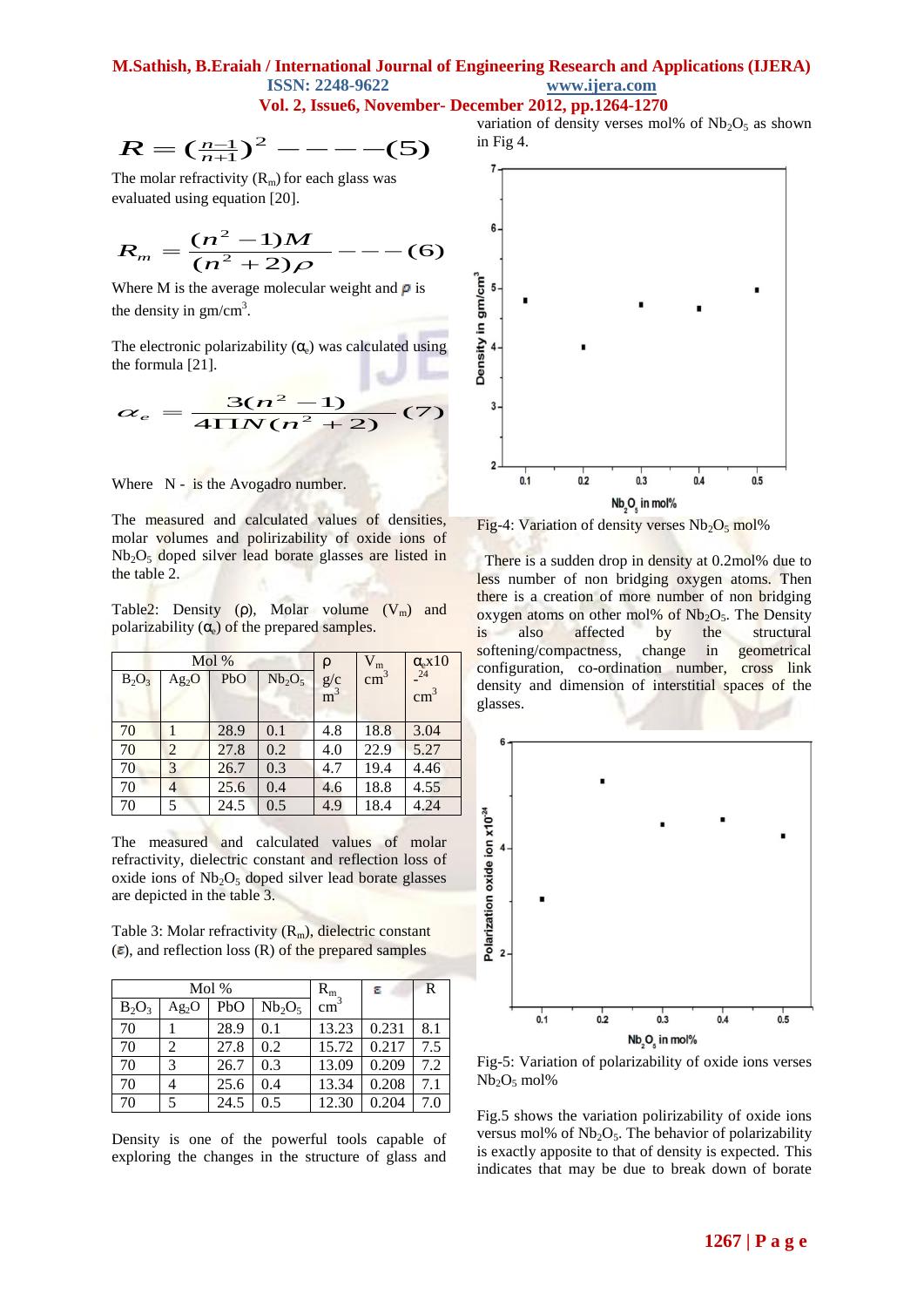## **M.Sathish, B.Eraiah / International Journal of Engineering Research and Applications (IJERA) ISSN: 2248-9622 www.ijera.com Vol. 2, Issue6, November- December 2012, pp.1264-1270**

bonds to create non bridging oxygen atoms at 0.2mol% of  $Nb<sub>2</sub>O<sub>5</sub>$ . The trend of dielectric constant and reflection loss decreases with increase of  $Nb<sub>2</sub>O<sub>5</sub>$ , where as the molar refractivity behavior same as that of polarizability.

## **4.5 Optical band gap (Eg) and refractive index (n) studies**



Fig-6: Typical UV spectra of the sample.

Fig.6 shows the typical absorption intensity in arbitrary units as a function of wavelength for the glass with impurity 0.1 mol%. It is clear from the figure there is no sharp absorption edge and this is the characteristic of glassy nature. In addition, absorption edge occurs near ultraviolet region. In the Present work, absorption edge in the samples determined by oxygen bond strength in the glass forming network [22].



Fig-7: A typical plot of  $(\text{ChU})^2$  as a function of energy (hu) in PbO−Ag<sub>2</sub>O-B<sub>2</sub>O<sub>3</sub>−Nb<sub>2</sub>O<sub>5</sub>.

Table 4. Optical band gap  $(E_g)$  and refractive index (n) of the prepared samples.

| Mol %    |                |      | $E_{\rm g}$ eV                 | n     |       |
|----------|----------------|------|--------------------------------|-------|-------|
| $B_2O_3$ | $Ag_2O$        | PbO  | Nb <sub>2</sub> O <sub>5</sub> |       |       |
| 70       |                | 28.9 | 0.1                            | 1.75  | 2.852 |
| 70       | $\overline{2}$ | 27.8 | 0.2                            | 1.95  | 2.75  |
| 70       | 3              | 26.7 | 0.3                            | 2.1   | 2.689 |
| 70       | 4              | 25.6 | 0.4                            | 2.125 | 2.683 |
| 70       | 5              | 24.5 | 0.5                            | 2.215 | 2.648 |

It has been observed that for indirect allowed transitions, the measured absorption data fits for n=2 in the equation 2, therefore the results were plotted  $(\alpha h \nu)^2$  versus photon energy (hv), a typical plot is as shown in Fig. 7.



Fig-8: Variation of optical band gap and refractive index of oxide ions verses  $Nb<sub>2</sub>O<sub>5</sub>$  mol%

It is observed from Fig. 8 and the values depicted in the table 4, that the optical band gap increases and refractive index decreases with increasing  $Nb<sub>2</sub>O<sub>5</sub>$ .

### **4.6 Infrared spectra (IR)**

The experimental IR spectra of these glasses are presented in the Fig.9 and assignments of the bands detected are summarized in the table 5.The mid infrared region  $(400-1600 \text{cm}^{-1})$ , where the vibrations of the B-O arrangements are dominant, is only consider. In particular, three domains could be separated in the IR spectra of borate glasses: the wave number profile in the range  $400-780 \text{cm}^{-1}$  is assigned to bending vibrations of various borate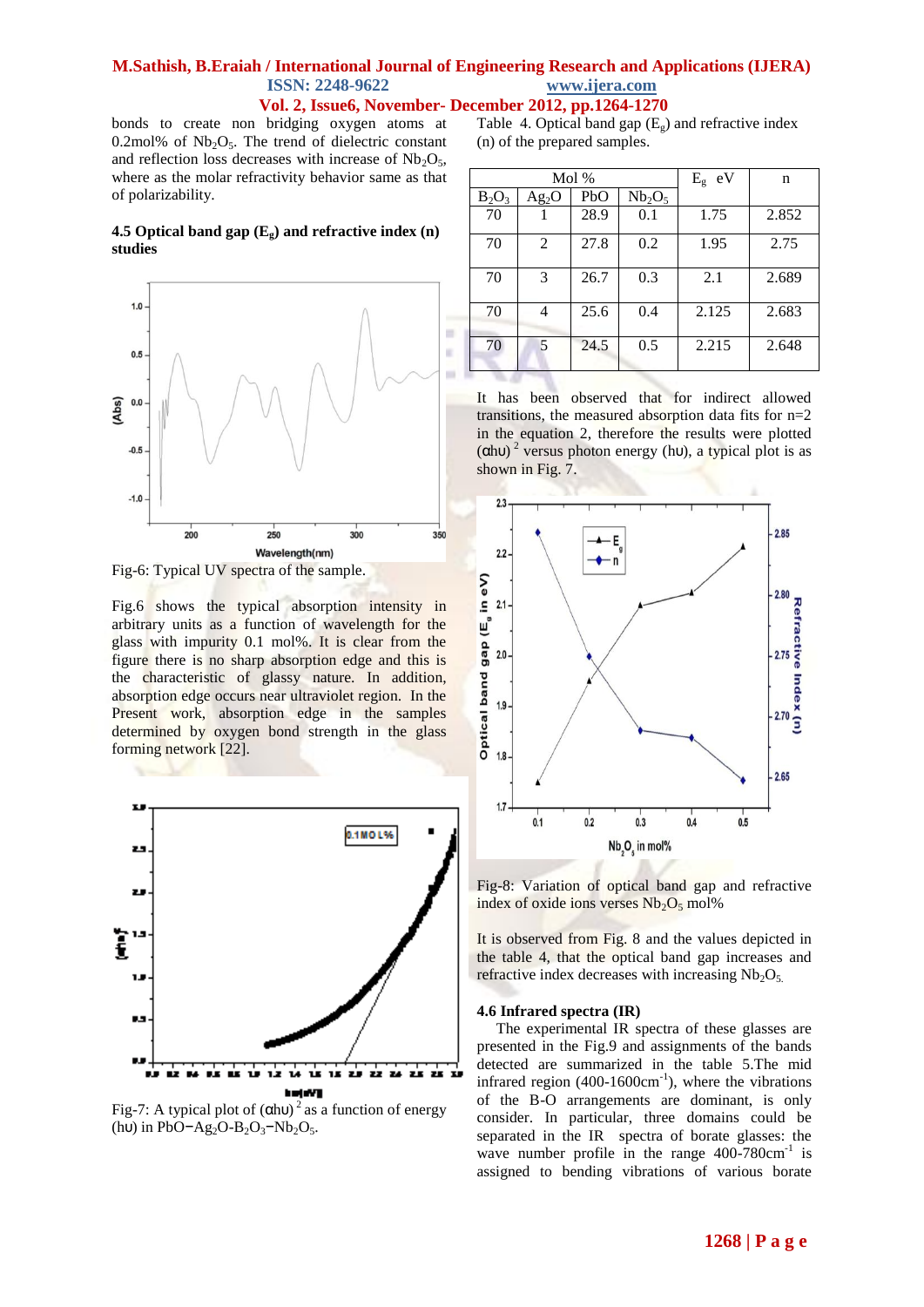**Vol. 2, Issue6, November- December 2012, pp.1264-1270**

segments and Pb-O bonds, the medium bond between 780 and  $1145 \text{cm}^{-1}$  is due to the B-O asymmetric stretching of tetrahedral  $BO_4$  units and, usually strong bands that appeared in the  $1145-1500 \text{cm}^{-1}$  are generated by stretching vibrations of borate units in which boron atoms are connected to three oxygen atoms $(BO_3)$ [ 23, 24, 25, 26].



Fig.9: IR spectra of the glasses.

From the Fig. 9, increasing  $Nb<sub>2</sub>O<sub>5</sub>$  and decreasing of PbO show wave numbers slightly shift towards longer wave number side. For the studied glasses, these experimental data indicate a structure built by: di- $(B_4O^2\overline{7})$ , tri- $(B_3O_5)$ , tetra- $(B_8O_{13})$ , penta -  $(B_5O_8)$ and ortho- $(B_3O^3)$  borate groups (O : non-bridging atom) [3, 13]. No characteristic vibration modes of bonds from  $Nb<sub>2</sub>O<sub>5</sub>$  and Ag<sub>2</sub>O oxides were detected in the IR spectra. The  $400-780$ cm<sup>-1</sup> spectral domain is dominated by the band centered at 670cm<sup>-1</sup>.

Table 5: Wave numbers and their assignments for IR spectra of glasses.

| Wavenumber<br>$\text{(cm}^{-1})$ | Assignment                                                                                           |
|----------------------------------|------------------------------------------------------------------------------------------------------|
| $~10^{-6}$                       | O-B-O bond bending vibrations.                                                                       |
| ~100                             | O-B-O bond bending vibrations<br>from pentaborate groups.                                            |
| ~762                             | $BO_3$ -B-BO <sub>4</sub> bonds bending<br>vibrations.                                               |
| $-910$                           | B-O stretching vibrations in $BO4$<br>units from diborate groups.                                    |
| ~1225                            | B-O<br>asymmetric stretching<br>vibrations of $BO_3$ units in pyro<br>and ortho-borate groups<br>and |

|       | stretching vibrations of the B-O<br>bonds $(BO_3)^3$ involving mainly<br>the linkage oxygen connecting<br>different groups.                                                                                       |
|-------|-------------------------------------------------------------------------------------------------------------------------------------------------------------------------------------------------------------------|
| ~1350 | Asymmetric stretching modes of<br>borate triangles $BO_3$ and $BO_2$ <sup>-</sup> and<br>stretching vibrations of B-O of<br>triangle $(BO_3)^3$ units<br>$\sin$<br>metaborates, pyroboratyes and<br>orthoborates. |
| >1630 | O-H bond vibrations                                                                                                                                                                                               |

 IR spectra as shown in Fig.9 appear small shoulder attributed to the O-B-O bond bending vibrations [3].The band at centered dominate  $\sim 680 \text{cm}^{-1}$ , the 400-760 $\text{cm}^{-1}$ spectral domain, being assigned to O-B-O bond bending vibrations from pentaborate groups [3, 27].The bond situated at  $\sim$ 762cm<sup>-1</sup> is ascribed to the BO<sub>3</sub>-B-BO<sub>4</sub> bonds bending vibrations and has approximately the same small amplitude for all other compositions. The band around  $\sim 910 \text{cm}^{-1}$  were assigned to B-O stretching vibrations in  $BO_4$  units from diborate groups[3,21]. The band around  $\sim 1225 \text{cm}^{-1}$  can be attributed to the B-O asymmetric stretching vibrations of  $BO<sub>3</sub>$  units in pyro and ortho-borate groups and stretching vibrations of the B-O  $\text{bonds}(\text{BO}_3)^3$  involving mainly the linkage oxygen connecting different groups[23]. The band around  $\sim$ 1350cm<sup>-1</sup> was ascribed to asymmetric stretching modes of borate triangles  $BO_3$  and  $BO_2^-$  and stretching vibrations of B-O of triangle  $(BO_3)^3$  units in metaborates, pyroboratyes and orthoborates [3, 24].

# **5. Conclusions**

 SEM/XRD shows that the samples are amorphous in nature. DSC reveals that the  $T_g$  variation. The IR data revealed the presence of boron atoms in both three and four coordinate states. Detected the presence of new structural groups namely Boroxol rings, Pyro and Dipent-Borate. The variation of molar volume and polarizability versus mol% of  $Nb<sub>2</sub>O<sub>5</sub>$  is exactly opposite to that of density variation is expected. The addition of  $Nb<sub>2</sub>O<sub>5</sub>$  and Ag<sub>2</sub>O supports formation of  $BO_3$  units with non bridging oxygen atoms. The optical properties of prepared glasses have been investigated. The calculated optical band gap of glass samples increase in accordance with  $Nb<sub>2</sub>O<sub>5</sub>$  and is of indirect type. The trend of refractive index is opposite to that of band gap.

## **REFERENCES**

[1] P. Becker, *Adv mater 10* 1998, p- 979.